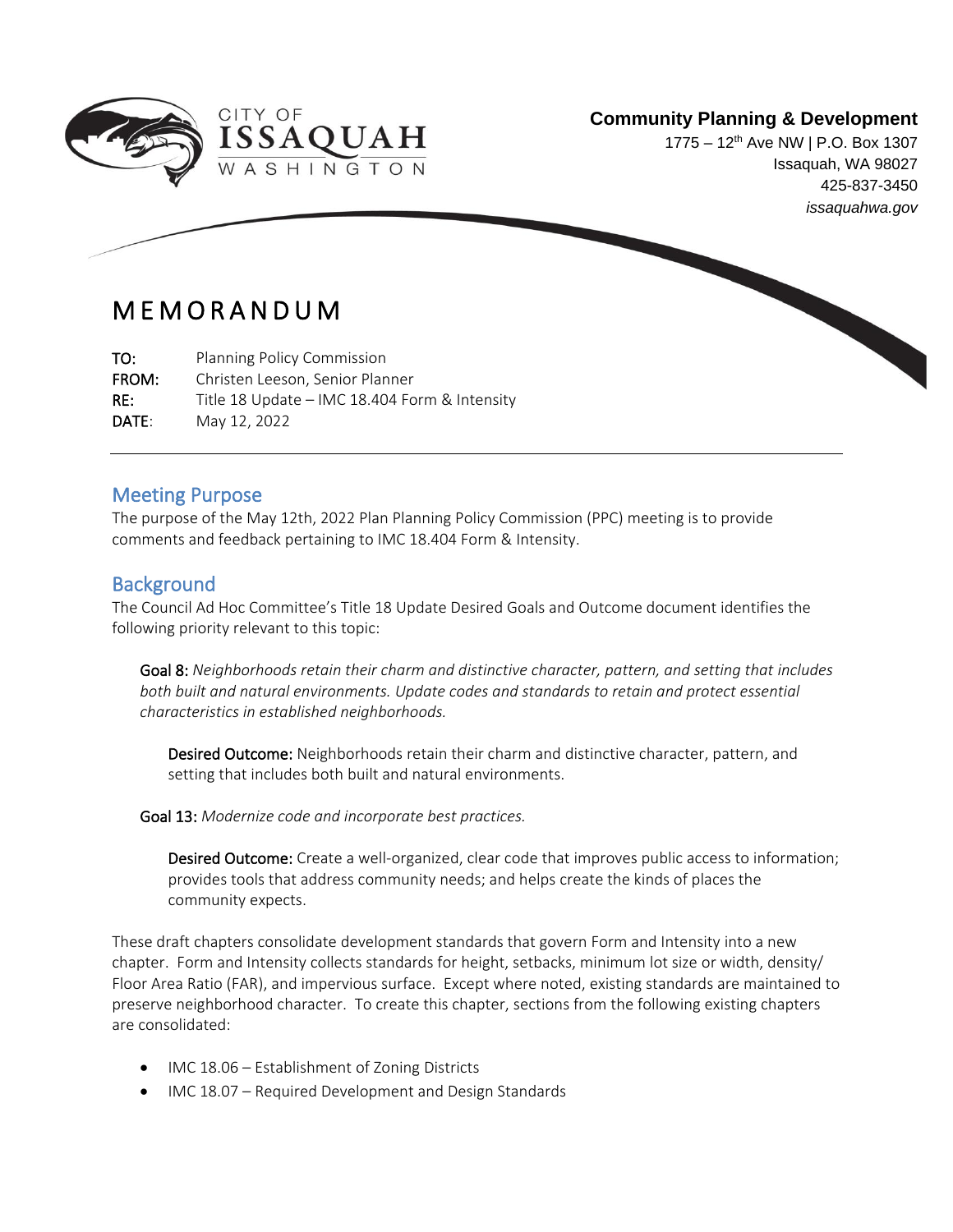- IMC 18.19A Central Standards Chapter 4, District Standards
- IMC 18.19B Issaquah Highlands Replacement Regulations
- IMC 18.19C –Talus Replacement Regulations

The packet includes a summary of substantial changes, which focus on improvements to organization of code, process or implementation of direction from the Administration or the Commission. The following Summary describes the notable changes made.

#### Summary of Changes for IMC 18.404 Form & Intensity

The following summarizes the substantive changes made to develop the proposed 18.500 Land use Standards chapter and the reasoning behind it. The changes are based on the gaps analysis, previous discussions with the Planning Policy Commission, a Staff evaluation of existing code and feedback from the City attorney's office.

|          | CHANGE                                                                                                                                                                                                                                                                                                                                                                                                                                                                                                                   | <b>REASON</b>                                                                                                                                                            |  |  |
|----------|--------------------------------------------------------------------------------------------------------------------------------------------------------------------------------------------------------------------------------------------------------------------------------------------------------------------------------------------------------------------------------------------------------------------------------------------------------------------------------------------------------------------------|--------------------------------------------------------------------------------------------------------------------------------------------------------------------------|--|--|
| 1.<br>2. | Article I and II provide applicability and overall<br>standards related to setbacks, impervious<br>surfaces, building height and density.<br>Article III provides the District Standards tables,                                                                                                                                                                                                                                                                                                                         | Consolidates zoning and district<br>standards chapters from IMC 18.06,<br>18.07, 18.19B, 18.19C and Central                                                              |  |  |
|          | consolidated across Central Standards, Talus,<br>Issaquah Highlands, and Issaquah Municipal Code.                                                                                                                                                                                                                                                                                                                                                                                                                        | Standards Chapter 4 into one<br>chapter.                                                                                                                                 |  |  |
| 3.       | Article IV establishes additional subarea and<br>overlay standards for Central Issaquah, Talus, and<br>Issaquah Highlands.                                                                                                                                                                                                                                                                                                                                                                                               | Reconciles differences and maintains<br>existing characters of those areas.                                                                                              |  |  |
| 4.       | New standards were added establishing which<br>side of a lot is the front, sides, and rear for setback<br>purposes. Graphics were added to communicate<br>these standards.                                                                                                                                                                                                                                                                                                                                               | Establishes clarity for odd lots, which<br>Staff and the public often confront.                                                                                          |  |  |
| 5.       | This draft presents an alternative Administrative<br>Adjustment of Standards (AAS) process which<br>more narrowly defines which standards can be<br>changed through a "deviation" process. In<br>setbacks, for example, an applicant may request a<br>deviation to establish which side of the lot is the<br>front, rear, or sides, but may not deviate from the<br>setback width standards. Applicants seeking to<br>change the setback standards further must use<br>the Variance Process (in forthcoming IMC 18.200). | Existing code uses an Administrative<br>Adjustment of Standards (AAS)<br>section to provide code flexibility.<br>However, the approval criteria for an<br>AAS are vague. |  |  |
| 6.       | This draft consolidates these tables into a single<br>chapter with a new format that is easier to read.                                                                                                                                                                                                                                                                                                                                                                                                                  | Existing code tables related to<br>setbacks, height requirements,<br>impervious surfaces are currently                                                                   |  |  |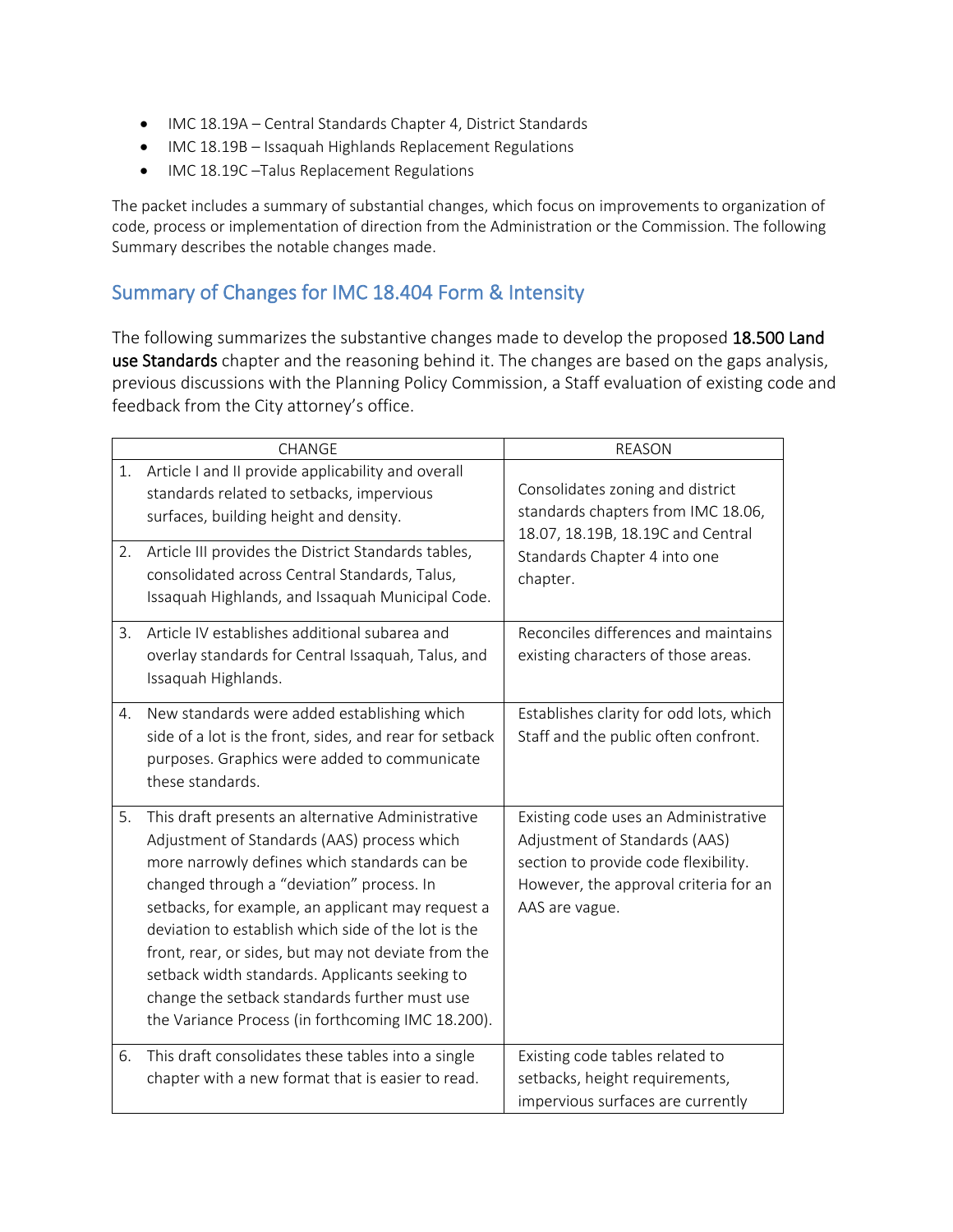| <b>CHANGE</b>                                                                                                                                                                                                                                                                                                                                                                                                              | <b>REASON</b>                                     |  |  |
|----------------------------------------------------------------------------------------------------------------------------------------------------------------------------------------------------------------------------------------------------------------------------------------------------------------------------------------------------------------------------------------------------------------------------|---------------------------------------------------|--|--|
|                                                                                                                                                                                                                                                                                                                                                                                                                            | spread throughout different chapters              |  |  |
|                                                                                                                                                                                                                                                                                                                                                                                                                            | and section of code.                              |  |  |
| Where standards applying to zones that appear<br>7.<br>across multiple neighborhoods (e.g. in Central<br>Issaquah, as well as outside of Central Issaquah),<br>the lower standard was adopted as a minimum<br>citywide. Neighborhood-specific standards are<br>maintained through Article IV standards in the<br>code, which provide the specific subarea<br>standards to ensure neighborhood characters are<br>continued. | This achieves consistency across the<br>City.     |  |  |
| 8.<br>When the Replacement Regulations were<br>adopted, Issaquah Highlands and Talus relied on<br>the Central Issaquah standards for much of their<br>standards. The new code makes that consolidates<br>the former Urban Villages with Central Issaquah<br>for many of the Form and Intensity Standards.<br>This includes adding build-to standards for<br>Issaquah Highlands and Talus.                                  | Creates clarity for the former Urban<br>Villages. |  |  |

### Previous Meetings

• October 28, 2021 – Joint Meeting Planning Policy Commission with Development Commission: Zoning and Uses, [\(agenda](https://issaquah.civicweb.net/document/146907?printPdf=true) / [video](https://youtu.be/fWy0JlRvJXc) / [minutes\)](https://issaquah.civicweb.net/document/148581)

#### Timeline

- May  $12^{th}$ , 2022 Public Hearing: IMC 18.300 Subdivisions, IMC 18.400 Zones, IMC 18.402 Permitted Uses, IMC 18.404 Form and Intensity, and IMC 18.500 Land Use Standards.
- May 26<sup>th</sup>, 2022 Deliberation: Title 18 IMC 18.400 IMC 18.300 Subdivisions, IMC 18.400 Zones, IMC 18.402 Permitted Uses, IMC 18.404 Form and Intensity, and IMC 18.500 Land Use Standards
- September 2022 Public Hearings: Consolidated Draft Title 18 Update

#### Attachments

A. Summary of Public Comments